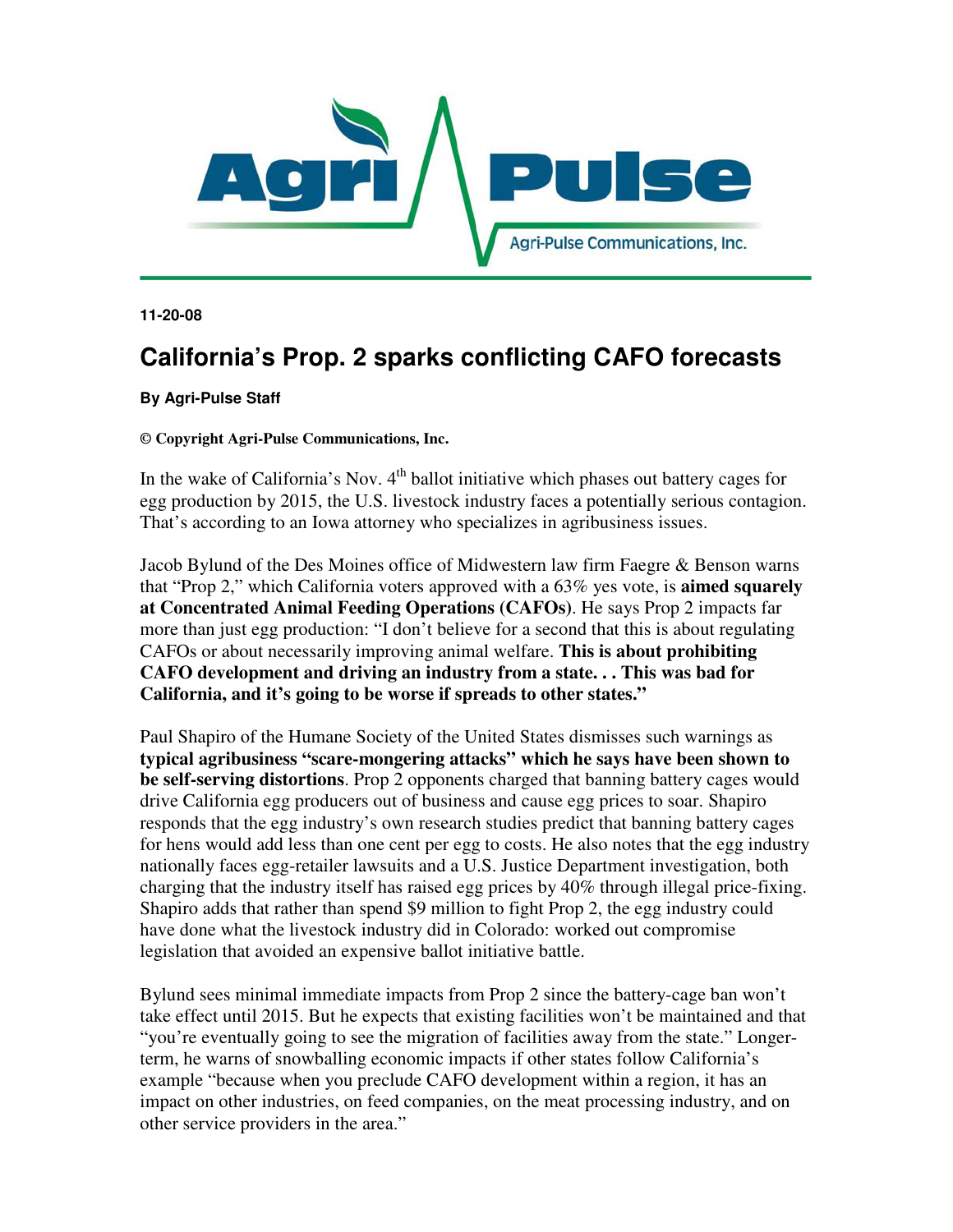Bylund's advice to agribusiness following Prop 2's passage is that "it might not be advisable to stake out investments in California for livestock development" and to look instead to "other states that have a more reasonable regulatory environment" – such as Iowa. But he's also concerned that even in less densely populated, heavily agricultural states such as Iowa, CAFO development could be threatened. He says Prop 2's success could encourage people who oppose livestock facilities to take action at the county or local level "to attempt to pass similar regulation." He said such attempts are already being made in Missouri "under the guise of protecting public health" though county health ordinances. Even in Iowa, he says, "our local governments can try to seize on this as a way to basically prohibit CAFOs."

While Bylund is concerned about potential future threats to livestock operations, the Humane Society's Paul Shapiro has a different view of the future after having played a lead role in both California's Prop 2 battle and in this year's compromise Colorado legislation which phases out the use of sow and veal crates. Shapiro sees significant progress toward compromise solutions which benefit livestock producers, consumers, and animal welfare advocates:

"We are already seeing changes that a mere five years ago few people would have predicted. . . Just a year ago, you saw Smithfield, the largest pig producer not only in the country but in the world, announce that it was going to phase out the use of gestation crates. . . I think that we are going to see something similar happen in the egg industry where we are going to see major egg producers . . . moving away from battery cage confinement of laying hens."

Shapiro says there is no secret about the Humane Society's purpose: "Our goal is to reduce animal suffering and some of the most severe causes of animal suffering within the agribusiness sector are the extreme, long-term confinement of farm animals, battery cages, veal crates, gestation crates, and to the extent that we have helped to implement a law in California that will phase those practices out, certainly we want to phase those practices out across the entire nation." He says longer-term goals include dealing with other "extremely troubling" livestock industry practices such as forced feeding, slaughter methods, and long-distance transportation of farm animals. With such goals in mind, he says, the Humane Society is "encouraging President-elected Obama to appoint a Secretary of Agriculture who is concerned about animal welfare."

## **Attorney Jill E. Cooper of Faegre & Benson's Denver office looks ahead**

Prop 2 "will likely result in the significant redesign and modification of most of the egg production industry's operations. This will increase costs of eggs at the market. It may also result in operations in California relocating to other states where the regulations are less stringent. In designing and constructing these new operations, the producers will have the opportunity to build operations that can easily be retrofitted if modifications are required in the future."

"Typically, the use of legislation instead of a ballot initiative allows stakeholders to have a more complete and thorough discussion with the drafters. It often results in statutory requirements that allow the regulated community to phase in requirements in an